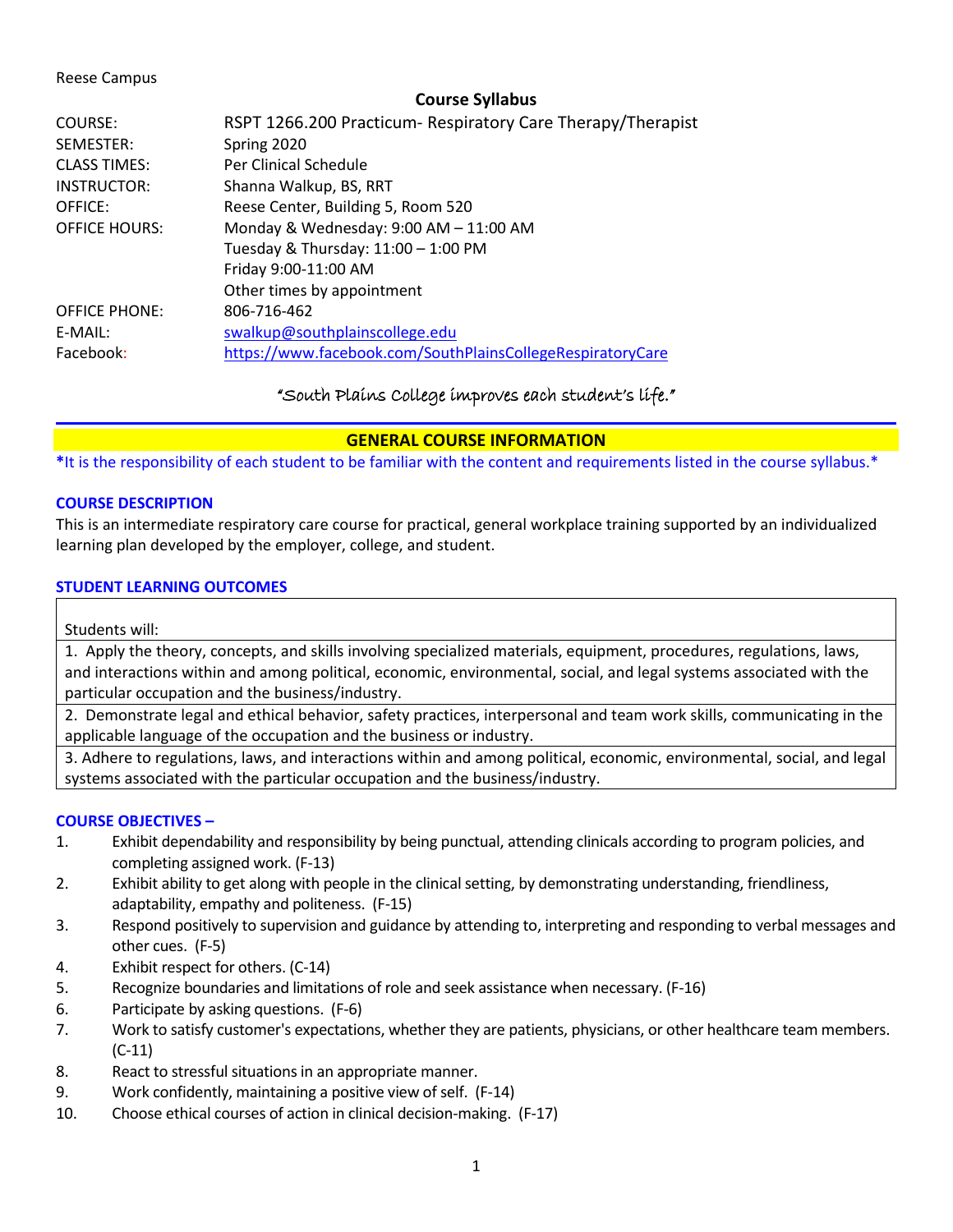- 11. Monitor his/her progress towards clinical proficiency by assessing self accurately, setting personal goals, and exhibiting self-control. (F-16)
- 12. Participate as a member of the healthcare team. (C-9)
- 13. Exhibit an ability to work well with men and women from diverse backgrounds. (C-14)
- 14. Exhibit courtesy and willingness to share workload. (F-15)
- 15. Exhibit the ability to interpret information and communicate patient status. (F-1, F-2, F-6, C-7, C-8, C-9, C-15)
- 16. Organize time well to complete all tasks assigned by prioritizing activities, allocating time and preparing and following a treatment schedule. (C-1)
- 17. Locate, understand, interpret and evaluate written information found in the patient's medical record, equipment manuals, policy/procedure manuals, and departmental schedules. (F-1)
- 18. Organize information found in symbol, picture and graph format. (F-10, C-5, C-6)
- 19. Organize and maintain information, communicating information in written form via entries into the patient's medical record. (F-1, F-2, F-6, C-6, C-7, C-8, C-9, C-15)
- 20. Perform basic computations, including calculating drug dosages, total flow of gas delivery devices, lung volumes, and other pulmonary measurements. (F-3)
- 21. Acquire and evaluate information through patient history and physical assessment. (F-1, F-5, F-6, F-9, F-12, C-5, C-7)
- 22. Evaluate the appropriateness of patient therapy by specifying therapeutic goals, generating alternatives, considering risks, and choosing the best treatment alternatives. (F-8)
- 23. Recognize problems with patient care and devise and implement a plan of action. (F-9)
- 24. Use reasoning to discover a principle underlying the relationship between diverse data and apply it to problem solving. (F-12)
- 25. Use computers to process patient information and maintain clinical records. (C-8)
- 26. Understand how the hospital organizational system works and function effectively within it. (C-15)
- 27. Monitor performance in his/her assigned hospital area, assessing trends, and predicting and solving problems. (C-16)
- 28. Suggest modifications to the respiratory care departmental system to improve therapist performance. (C-17)
- 29. Choose procedures and equipment, as needed, to perform patient care. (C-18)
- 30. Understand the overall intent and proper procedures for set-up and operation of various types of respiratory equipment. (C-19)
- 31. Prevent, identify or solve problems with respiratory equipment. (C-20)
- 32. Allocate and use materials efficiently. (C-3)
- 33. Work towards agreements with other healthcare team members involving the use of resources, and resolve divergent interests. (C-13)
- 34. Perform patient assessments recording normal and abnormal findings. (F-2, F-5, F-6, F-9, F-10, F-12, F-15, C-5, C-6, C-7, C-14
- 35. Establish good patient rapport and develop the ability to communicate procedures effectively to gain cooperation. (F-5, F-6, F-15, C-14)
- 36. Participate in the process of decontamination of respiratory equipment and infection control procedures. (C-3, C-15, C-16)
- 37. Demonstrate a consistent habit of reviewing the patient's chart for information gathering prior to participating in or performing procedures. (F-1, F-13, C-1, C-5, C-6, C-8)
- 38. Perform correctly the following procedures as ordered by a physician (F-2, F-3, F-8, F-9, F-12, F15, F-16, C-1, C-3, C-5, C-7, C-9, C-11, C-14, C-18, C-19, C-20):

## **EVALUATION METHODS**

Written exams, written assignments, and other projects as assigned.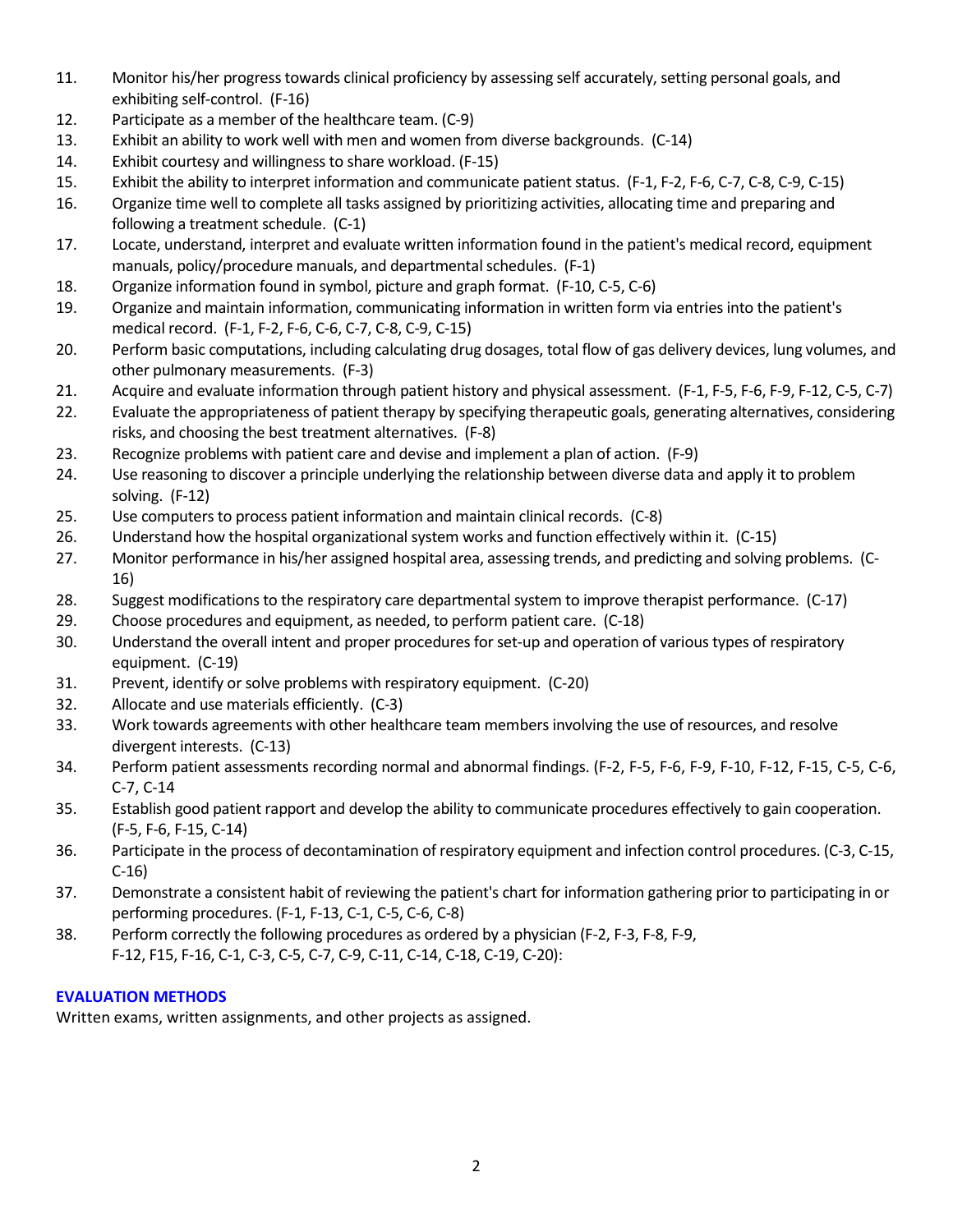#### **ACADEMIC INTEGRITY**

It is the aim of the faculty of South Plains College to foster a spirit of complete honesty and a high standard of integrity. The attempt of any student to present as his or her own any work which he or she has not honestly performed is regarded by the faculty and administration as a most serious offense and renders the offender liable to serious consequences, possibly suspension.

**Cheating** - Dishonesty of any kind on examinations or on written assignments, illegal possession of examinations, the use of unauthorized notes during an examination, obtaining information during an examination from the textbook or from the examination paper of another student, assisting others to cheat, alteration of grade records, illegal entry or unauthorized presence in the office are examples of cheating. Complete honesty is required of the student in the presentation of any and all phases of coursework. This applies to quizzes of whatever length, as well as final examinations, to daily reports and to term papers.

**Plagiarism** - Offering the work of another as one's own, without proper acknowledgment, is plagiarism; therefore, any student who fails to give credit for quotations or essentially identical expression of material taken from books, encyclopedias, magazines and other reference works, or from themes, reports or other writings of a fellow student, is guilty of plagiarism.

#### **VARIFICATION OF WORKPLACE COMPETENCIES**

Health Occupations Division

#### **BLACKBOARD**

Blackboard is an e-Education platform designed to enable educational innovations everywhere by connecting people and technology. This educational tool will be used in this course throughout the semester.

#### **FACEBOOK**

The Respiratory Care Program has a Facebook page at <https://www.facebook.com/SouthPlainsCollegeRespiratoryCare>. In addition to the South Plains College website, this Facebook page will be used to keep students up-to-date on program activities, weather delays, South Plains College announcements and will help with program recruitment. "Liking" the Respiratory Care Program Facebook page is not mandatory, nor is personal Facebook accounts, in order to access this page.

#### **SCANS and FOUNDATION SKILLS**

Refer also to Course Objectives. Scans and Foundation Skills attached

#### **SPECIFIC COURSE INFORMATION**

#### **TEXT AND MATERIALS**

Students are required to obtain the following:

1. Data Arc Student License

It is recommended students obtain the following:

- 1. Oakes, Dana. Pocket Guide to Respiratory Care. (2013). Orono, Maine: Health Educator Publications, Inc.
- 2. Oakes, Dana. Pocket Guide to Ventilator Management. (2016) Orono, Maine: Health Educator Publications

#### **SUPPLIES**

- 1. Appropriate clinical attire
- 2. Name badge with photo
- 3. Stethoscope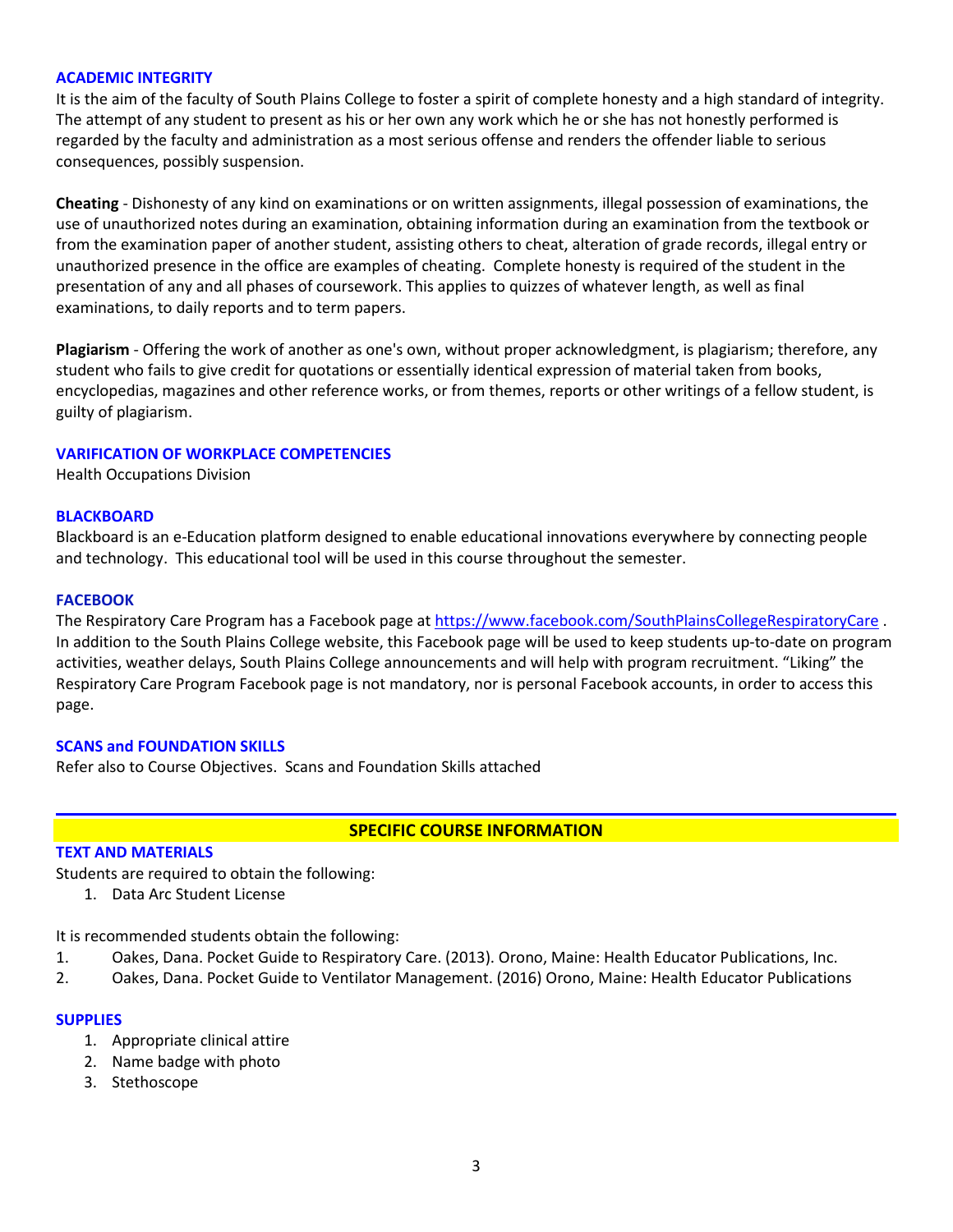#### **EVALUATION METHODS**

- 1. Clinical performance
- 2. Affective behavior
- 3. Clinical Assignments
- 4. Final examination

#### **DATA ARC**

DataArc will be used for attendance, daily logs, physician interaction, competencies, clinical instructor/preceptor evaluations, clinical site evaluations, daily evaluations, and affective behavior evaluations. It is the student's responsibility to ensure DataArc entries are completed as required. Notify the DCE for any discrepancies noted in DataARc. The student should always have copies of the mandatory competencies, daily evaluation forms, and daily logs with them at clinic in case clinical instructor/preceptor does not have access to DataArc. Clinical paperwork/DataArc entries are due the **Monday after completing the rotation**. If I am not in my office, the paperwork must be slid under my office door.

### **DAILY LOG**

Daily log is used to document procedures performed, procedures observed, significant learning experiences, and physician interaction. Students must complete the applicable daily logs in Data Arc every clinical day and must be validated by the clinical instructor/preceptor. **If the student has difficulty with a preceptor completing the necessary requirements, please contact me for assistance**. If the preceptor does not have access to Data Arc, he/she can print and sign their name at the bottom of the completed daily log form printed from Data Arc. Students will still enter the daily log into Data Arc and turn in the signed daily log form to DCE for verification of procedures performed and physician interaction obtained.

### **CLINICAL PERFORMANCE**

**1. Competencies: All mandatory competencies must be completed by end of semester** (see list of mandatory competencies required under course objectives). A student may not attempt a competency check-off until he/she has been checked off in lab first and has met the minimum requirements as outlined on competency requirements form posted on Blackboard. All competencies MUST be documented in DataArc by the clinical instructor/preceptor evaluating the student. It is the student's responsibility to keep track of the mandatory competencies and completed competencies. Each student should make every effort to complete each mandatory competency. If the student is unable to attempt a mandatory competency, he/she must notify the DCE before the end of the semester. If the student does not notify the DCE prior to the end of the semester regarding the mandatory competency, he/she will receive a zero (0) for that competency. If a student has a preceptor/clinical instructor enter or sign off a competency that the student did not perform, this will be considered academic dishonesty and treated as such in the disciplinary process. The student is not considered proficient in a competency until a satisfactory rating has been achieved. The grades received on competencies will be averaged together and represent 7.5% of your clinical performance grade. The student will be evaluated as:

**-Satisfactory** (100%)- ready for clinical application with minimal supervision. Performed procedure accurately, or was able to correct performance without injury to the patient or decreasing effect of therapy being given.

**-Unsatisfactory performance** - not ready for clinical application. Requires remediation under one of the following categories:

• **Minor – Unsatisfactory (75%):** Needs to review fundamental concepts or requires re-evaluation of minor deficiency(s) (ex. forgets to wash hands during the **Follow-up** stage). Must be re-evaluated on this step not the whole procedure. Student may attempt these missed steps on the same clinical day.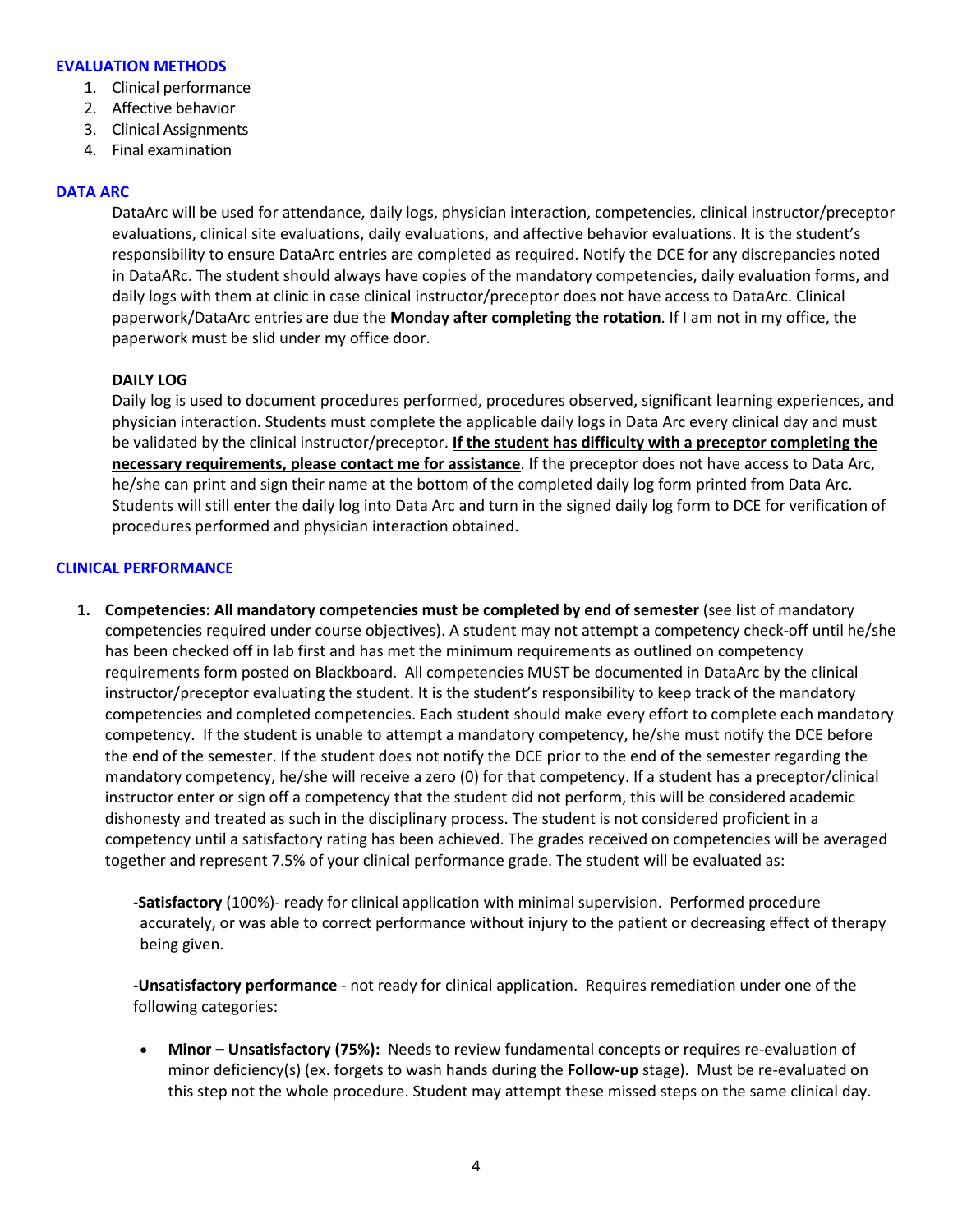- **Major – Unsatisfactory (50%):** Requires additional supervised clinical practice and complete reevaluation of the procedure. If the student receives a major unsatisfactory rating, he/she may attempt the competency on another clinical day when he/she has reviewed the procedure and feels prepared.
- Each competency attempt will be scored (as indicated above). Ex: If a student scores a 75% on the first attempt and then a 100% on second attempt, the score entered into the grade book is 87.5 for that particular competency.
- If a student is unable to successfully complete a competency after 2 attempts, remediation will be required. Please see 'Remediation' below for details.

## **Mandatory competencies for RSPT 1266**

- a. Small volume nebulizer
- b. Transport with oxygen
- c. Partial/Non-Rebreather
- d. Air Entrainment mask
- e. Metered dose inhaler (MDI)
- f. Dry powder inhaler (DPI)
- g. Incentive spirometer
- h. Adult CPT
- i. Mucous clearance adjuncts
- j. Isolation procedures

## **Other competencies if achieved with opportunity.**

- a. IPPB
- b. Aerosol face mask
- **2. Daily Evaluations**: Clinical evaluations are designed to advance or confirm the student's development of clinical skills, knowledge and behaviors. Students will be evaluated by the clinical instructor/preceptor at the end of **each**  clinical day (unless indicated otherwise) using the daily evaluation form in DataArc. If the student has difficulty with a preceptor completing the necessary requirements, please contact me for assistance. If a preceptor does not have access to Data Arc, he/she can complete the evaluation (paper copy of Data Arc daily evaluation form) on the student and print and sign their name. **A Daily Evaluation is not required for Guardian Home Health rotation. Students will receive a zero for any missing daily evaluations.** These scores will be averaged from beginning of semester to end of semester. This will represent 7.5% of your clinical performance average. The grades are determined by:

Average of 4.7-5.0 in all categories= 100% Average of 4.1-4.6 in all categories= 90% Average of 3.6-4.0 in all categories= 83% Average of 3.0-3.5 in all categories= 75% Average of < 3.0 in all categories= 50%

## **If a student receives a score of less than a 3 on any portion of a daily evaluation, he/she must schedule a conference with the DCE to discuss areas of weakness.**

**3. Clinical site evaluations/Preceptor Evaluations**: At the end of each rotation, the student must evaluate the clinical instructor/preceptor that he/she spent the most time with using the clinical instructor/preceptor evaluation form in DataArc. If the preceptor is not listed in DataArc, the student will select the generic name (ex. University Center) and enter the name of the preceptor at the bottom of the evaluation form. **A clinical instructor/preceptor evaluation is not required for the Guardian Home Health rotation.**

The student will be required to complete one clinical site evaluation for each of the following clinical sites:

- 1. **Covenant Medical Center**
- 2. **University Medical Center**
- 3. **Grace Medical Center**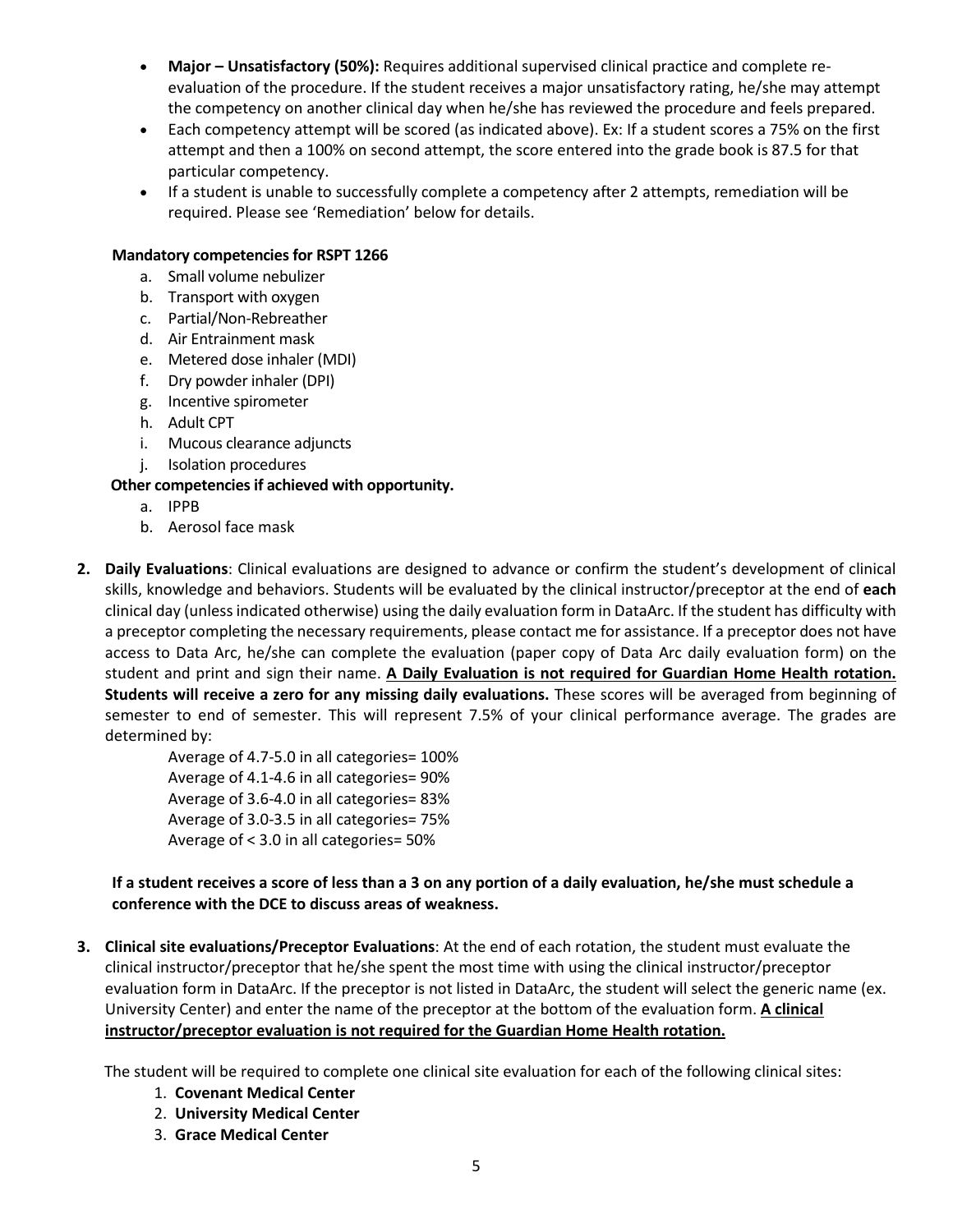### 4. **Guardian Home Health (DME)**

The student must evaluate the above clinical sites using the clinical site evaluation form in DataArc. These evaluations should be completed in DataArc no later than **4/20/19**. If the student submits all clinical site evaluations and preceptor evaluations required by the due date, the student will receive a 100. Students will receive a zero for any missing preceptor and/or clinical site evaluations. This category represents 7.5% of your clinical performance average.

5. **Physician Interaction:** Students should obtain 10 physician interaction points during this semester. Physician interaction is entered on your daily log in Data Arc. The grade guidelines are listed below. This category represents 7.5% of your clinical performance average.

> 10 or more points=100% 7.5-9.5=88% 5.0-7.0=75%  $< 5.0 = 50\%$

### **AFFECTIVE BEHAVIOR EVALUATIONS**

Each student will be evaluated by the DCE once during the semester using the DataArc Affective behavior evaluation form. The student will also be evaluated once from program faculty/clinical instructors. Conferences may be scheduled with the DCE to review the student's progress and standing. The student will receive 2 grades for affective behavior evaluations. The grades are determined by:

> Average of 4.7-5.0 in all categories= 100% Average of 4.1-4.6 in all categories= 90% Average of 3.6-4.0 in all categories= 83% Average of 3.0-3.5 in all categories= 75% Average of < 3.0 in all categories= 50%

## **If the student receives a score of less than a 3 on any portion of a daily evaluation, he/she must schedule a conference with the DCE.**

#### **Clinical Assignments:**

1. A total of five (5) patient assessments will be due this semester. The student will complete two patient assessments during the UMC Adult Floor rotations, two during the CMC Adult Floor rotations, and one during the Grace Medical Center Floor rotation. **The student may not complete more than one patient assessment per week per rotation.** A minimum of two patient assessments (one from UMC floor rotation and one from CMC Floor rotation) must be turned in by **Monday 2/24/20**. The remaining three patient assessments (one from UMC floor rotation, one from Grace floor rotation, and one from CMC floor rotation) are due no later than **Monday 4/20/20**. The patient assessment form will be posted on Blackboard.

**No credit will be given for late assignments**. **If I am not in my office when the clinical assignment is due, the student must slide the assignment under my office door. No credit will be given for late assignments.**

#### **FINAL EXAMINATION**

The student's didactic knowledge of clinical competencies and procedures will be measured through a comprehensive final exam.

#### **ATTENDANCE POLICY**

#### **Class Attendance**

Students are expected to attend all classes in order to be successful in a course. The student may be administratively withdrawn from the course when absences become excessive as defined in the course syllabus.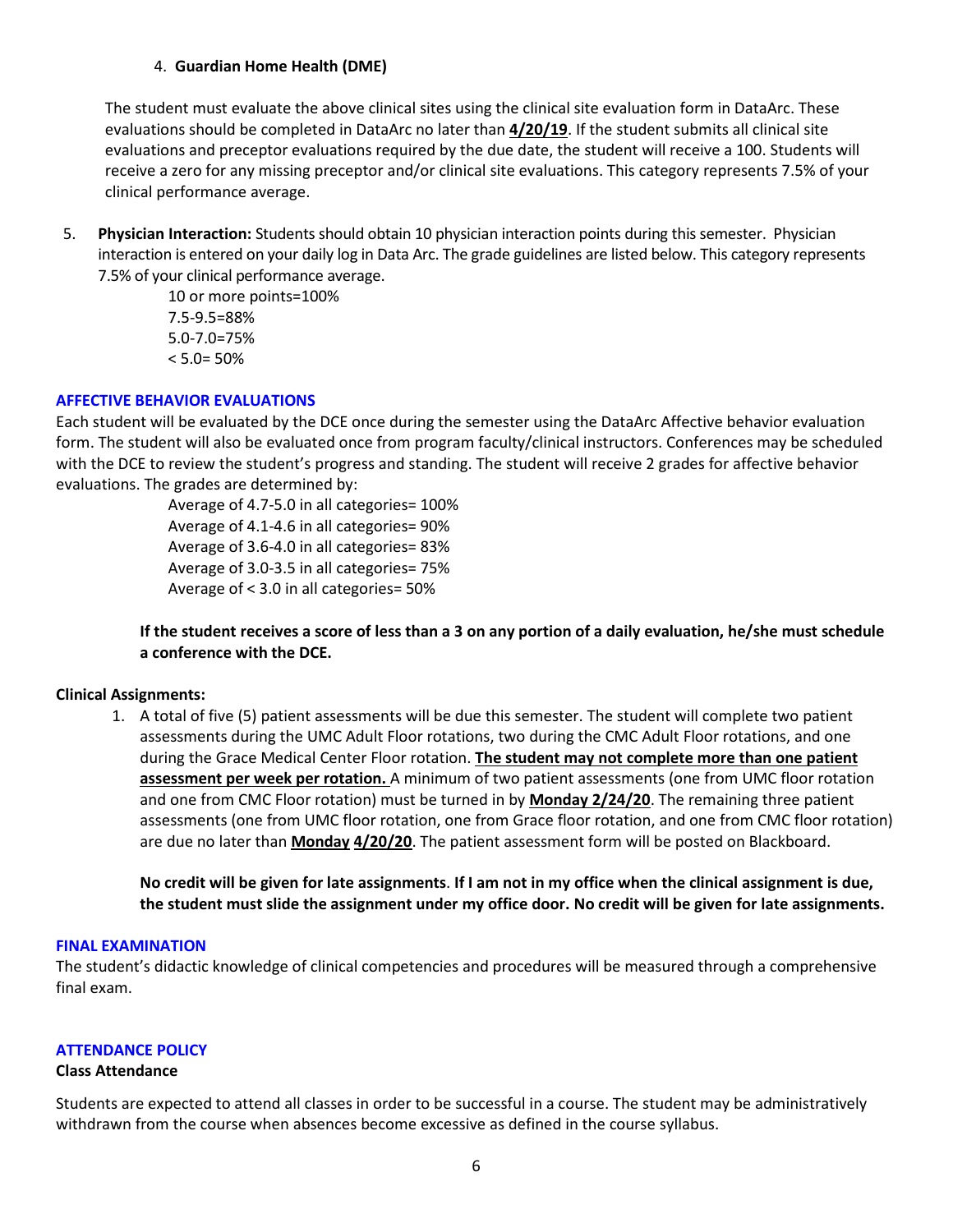When an unavoidable reason for class absence arises, such as illness, an official trip authorized by the college or an official activity, the instructor may permit the student to make up work missed. It is the student's responsibility to complete work missed within a reasonable period of time as determined by the instructor. Students are officially enrolled in all courses for which they pay tuition and fees at the time of registration. Should a student, for any reason, delay in reporting to a class after official enrollment, absences will be attributed to the student from the first class meeting.

Students who enroll in a course but have "Never Attended" by the official census date, as reported by the faculty member, will be administratively dropped by the Office of Admissions and Records. A student who does not meet the attendance requirements of a class as stated in the course syllabus and does not officially withdraw from that course by the official census date of the semester, may be administratively withdrawn from that course and receive a grade of "X" or "F" as determined by the instructor. Instructors are responsible for clearly stating their administrative drop policy in the course syllabus, and it is the student's responsibility to be aware of that policy.

It is the student's responsibility to verify administrative drops for excessive absences through MySPC using his or her student online account. If it is determined that a student is awarded financial aid for a class or classes in which the student never attended or participated, the financial aid award will be adjusted in accordance with the classes in which the student did attend/participate and the student will owe any balance resulting from the adjustment.

## **CLINICAL ATTENDANCE POLICY**

Data Arc is used for tracking attendance. Each student is responsible for clocking themselves in/out. Students may clock in/out of Data Arc using their cell phone once at the assigned clinical facility. No other student is to sign another student in/out. Falsifying Data Arc information will be considered academic dishonesty and treated as such in the disciplinary process. Students are allowed 2 missed clock in/out occurrences for the semester. Students must notify the DCE via email as soon as possible if he/she failed to clock in/out. After 2 occurrences, **2 points will be deducted per occurrence from the student's final grade for RSPT 1266.** 

Students may miss a total of twenty four (24) hours of clinic without affecting their final grade. The student must document the sick day in DataArc. **Any other absence(s) (ex. Sick day, leaving clinic early) over the allotted twelve (12) hours will result in a 5 point deduction per occurrence from the student's final grade for RSPT 1266.** If a student will be absent for a clinic, he/she must contact the shift supervisor at their assigned clinical facility at least 30 minutes prior to their scheduled clinical report time. Please refer to the Phone List handout for appropriate contact numbers for each clinical facility. He/she must also send an email/message to DCE (email listed on  $1<sup>st</sup>$  page of syllabus) at least 25 minutes prior to their scheduled clinical report time. **Failure to contact the DCE and shift supervisor as indicated above will result in a no call/no show. There will be a 10 point deduction for each no call/no show occurrence from the student's final grade for RSPT 1266**. **Clinical absences cannot be made up.**

It is important for students to arrive at clinical facilities on time. Students are allowed two tardies for the semester**.** A student will be considered tardy if they arrive 10 minutes after the assigned clinical report time. If a student is going to be tardy for clinic, he/she must call the shift supervisor at their assigned clinical facility AND email the DCE at least 30 minutes prior to their scheduled clinical report time. Failure to contact the DCE and shift supervisor as indicated above will result in a no call/no show. **There will be a 10 point deduction for each no call/no show occurrence from the student's final grade for RSPT 1266**. If the student arrives more than 30 minutes past the scheduled clinical report time at their assigned clinical facility and notifies DCE and shift supervisor as instructed, the student will be sent home and an absence will be recorded for RSPT 1266.

If a student must leave the clinical facility during clinical hours, he/she must contact DCE first. When permission is granted, the DCE will then notify the shift supervisor at the clinical facility. A student may not leave clinic more than 15 minutes early without consent of the DCE. If a student leaves their assigned clinical facility greater than 15 minutes early without consent of the DCE, **5 points** will be deducted from their final grade for RSPT 1266 and may result in disciplinary action.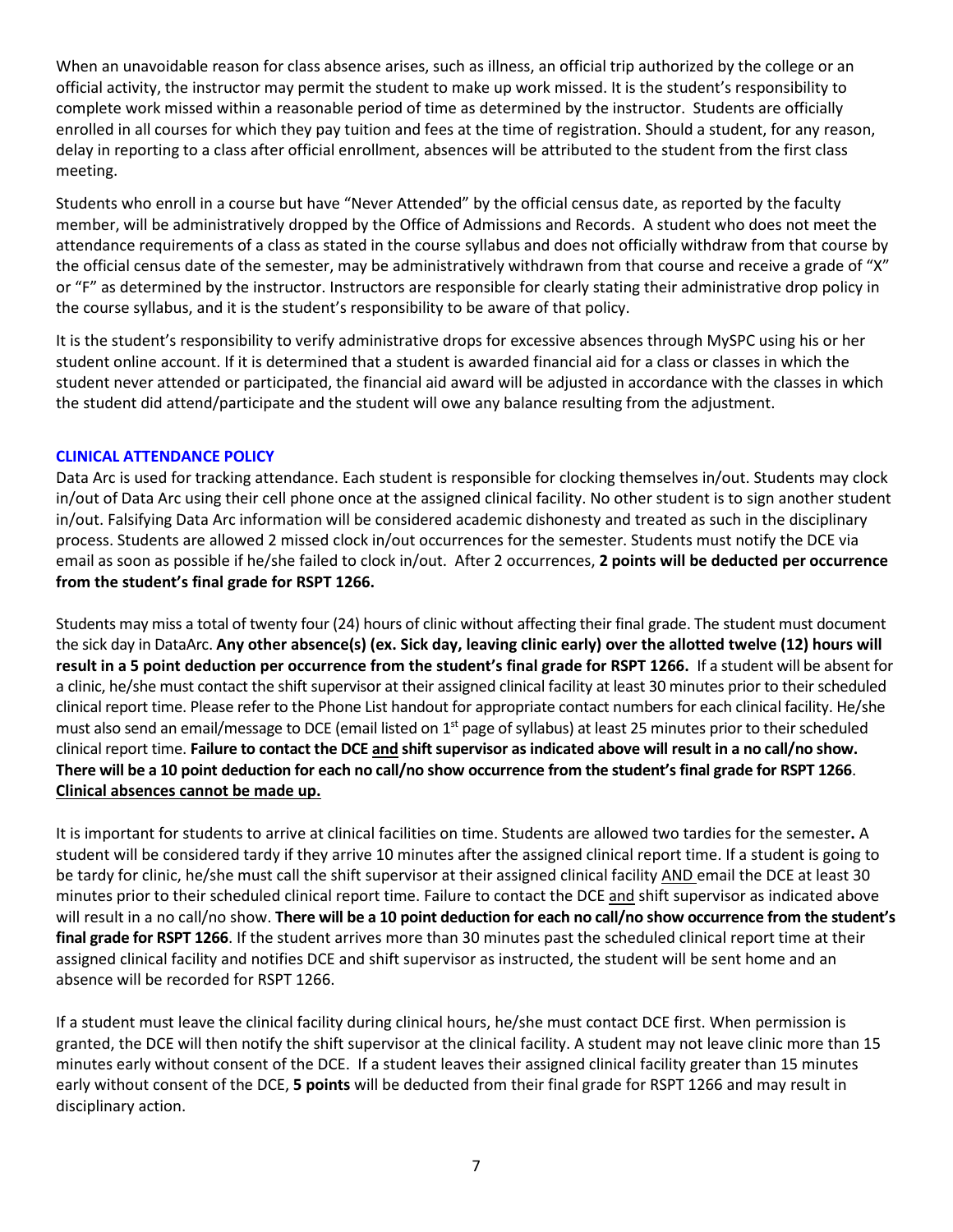Cases of excessive absences and/or tardies will be handled on an individual basis and will require a counseling session. Following this session, a departmental counseling form will be placed in the student's file. The purpose of this form is to document that the student has been made aware that excessive absences are jeopardizing successful completion of the clinical course.

### **GRADING POLICY**

Grades in this course will be determined using the following criteria:

| Clinical Performance           | 30% |
|--------------------------------|-----|
| <b>Patient Assessments</b>     | 25% |
| Affective Behavior Evaluations | 15% |
| <b>Final Examination</b>       | 30% |

 $A = 90 - 100$  $B = 80 - 89$  $C = 75 - 79$  $D = 65 - 74$  $F = < 65$ 

Successful completion of this course requires:

1. A final grade of 'C' (75%) or better.

#### **CONFERENCES**

If at any time a student is not satisfied with their overall performance, he/she is encouraged to schedule an appointment with the DCE. If necessary, a plan can be developed to help the student improve in their areas of weakness.

#### **REMEDIATION**

Please refer to the 2019-2020 Respiratory Care Program student handbook for the remediation policy for exams and clinical competencies.

#### **COMMUNICATION POLICY**

Electronic communication between instructor and students in this course will utilize the South Plains College "My SPC", REMIND and email systems. Instructor will not initiate communication using private email accounts. Students should regularly check blackboard for specific clinical assignments/announcements.

If necessary, students may contact me on my personal cell phone between the hours 8:00 am-8:30 pm M-F. On the weekends/holidays, please do not contact me before 10:00 am and after 6:00 pm. If you need to reach me after the hours listed, please send a message or an email to my SPC email. If you will be absent from clinic, do not contact me on my personal cell phone.

#### **SPECIAL REQUIREMENTS**

**Cell Phones** – Students may carry their cell phone with them during clinic. The cell phone must be on vibrate. At times, the preceptor/clinical instructor/DCE may need to reach a student on his/her cell phone. Also, the student may need to reach the clinical instructor/preceptor/DCE via cell phone. The student may clock in/out of Data Arc using his/her cell phone. Please refer to the attendance section for more detail regarding clocking in/out of Data Arc with cell phone. Students should not be using cell phones in patient care areas. . If the clinical instructor/preceptor feels the student is not using his/her cell phone as indicated above, the DCE will be notified.

#### **CAMPUS CARRY**

Texas Senate Bill - 11 (Government Code 411.2031, et al.) authorizes the carrying of a concealed handgun in South Plains College buildings only by persons who have been issued and are in possession of a Texas License to Carry a Handgun.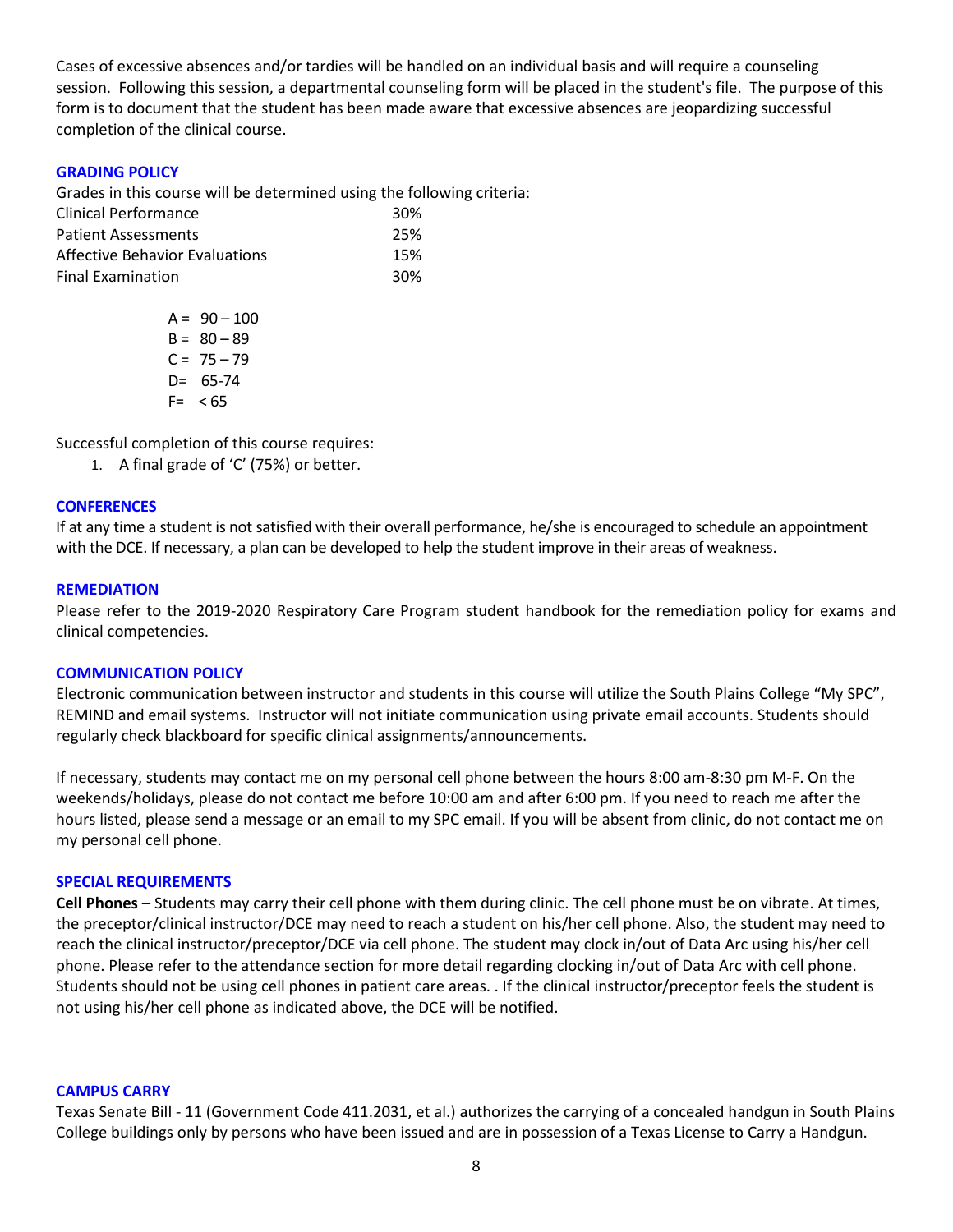Qualified law enforcement officers or those who are otherwise authorized to carry a concealed handgun in the State of Texas are also permitted to do so. Pursuant to Penal Code (PC) 46.035 and South Plains College policy, license holders may not carry a concealed handgun in restricted locations. For a list of locations and Frequently Asked Questions, please refer to the Campus Carry page at: <http://www.southplainscollege.edu/campuscarry.php>

Pursuant to PC 46.035, the open carrying of handguns is prohibited on all South Plains College campuses. Report violations to the College Police Department at 806-716-2396 or 9-1-1.

#### **PREGNANCY ACCOMMODATIONS STATEMENT**

If you are pregnant, or have given birth within six months, Under Title IX you have a right to reasonable accommodations to help continue your education. To [activate](http://www.southplainscollege.edu/employees/manualshandbooks/facultyhandbook/sec4.php) accommodations you must submit a Title IX pregnancy accommodations request, along with specific medical documentation, to the Director of Health and Wellness. Once approved, notification will be sent to the student and instructors. It is the student's responsibility to work with the instructor to arrange accommodations. Contact the Director of Health and Wellness at 806-716-2362 or [email](http://www.southplainscollege.edu/employees/manualshandbooks/facultyhandbook/sec4.php) [cgilster@southplainscollege.edu](mailto:cgilster@southplainscollege.edu) for assistance.

### **STUDENT CONDUCT**

Rules and regulations relating to the students at South Plains College are made with the view of protecting the best interests of the individual, the general welfare of the entire student body and the educational objectives of the college. As in any segment of society, a college community must be guided by standards that are stringent enough to prevent disorder, yet moderate enough to provide an atmosphere conducive to intellectual and personal development. A high standard of conduct is expected of all students. When a student enrolls at South Plains College, it is assumed that the student accepts the obligations of performance and behavior imposed by the college relevant to its lawful missions, processes and functions. Obedience to the law, respect for properly constituted authority, personal honor, integrity and common sense guide the actions of each member of the college community both in and out of the classroom. Students are subject to federal, state and local laws, as well as South Plains College rules and regulations. A student is not entitled to greater immunities or privileges before the law than those enjoyed by other citizens. Students are subject to such reasonable disciplinary action as the administration of the college may consider appropriate, including suspension and expulsion in appropriate cases for breach of federal, state or local laws, or college rules and regulations. This principle extends to conduct off-campus which is likely to have adverse effects on the college or on the educational process which identifies the offender as an unfit associate for fellow students.

Any student who fails to perform according to expected standards may be asked to withdraw. Rules and regulations regarding student conduct appear in the current Student Guide.

http://catalog.southplainscollege.edu/content.php?catoid=49&navoid=1321

#### **SPECIAL REQUIREMENTS (\* Read Carefully-Cell Phone, Pagers, and other Electronic Devices)**

Cell phones distract from the learning environment. For this reason, they should be turned off and put away out of view upon entering the classroom. If you must carry a pager or phone to class for emergency purposes, please see me in advance. If you bring a laptop to class, it should not be used for purposes other than taking notes in class. You may not record lectures in this class.

### **COURSE DISCLAIMER**

In order to better prepare students for a career in Respiratory Care profession, there will be times during this course where students will be exposed to training scenarios and situations that will be unpleasant to the average college student. If the student does not feel they can tolerate this type of learning environment, they should discuss this with me immediately before continuing the course.

#### **CHANGES and AMENDMENTS TO SYLLABUS**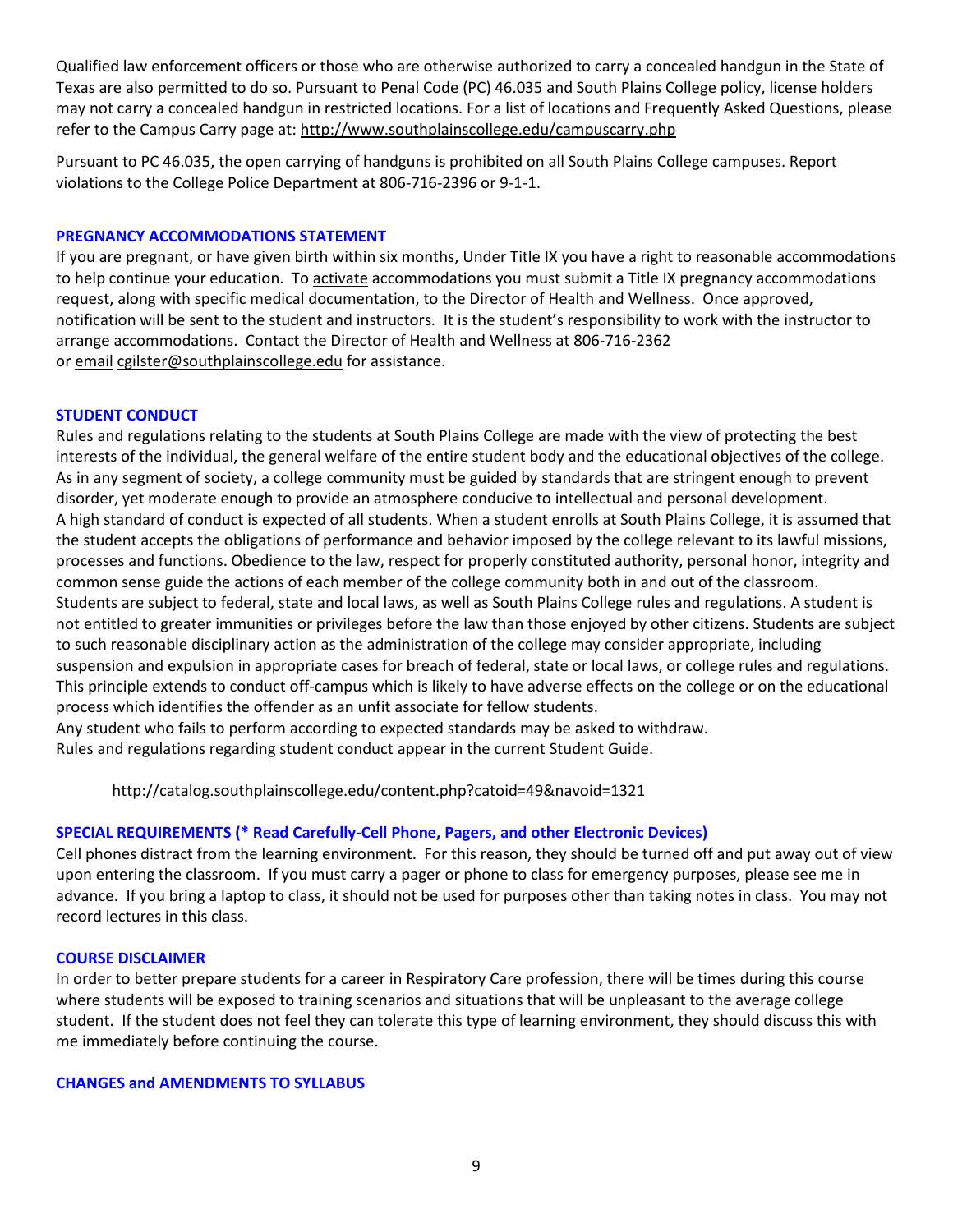The program director or clinical coordinator reserves the right to make reasonable changes to the syllabus at any time during the semester. If this occurs, the students will be notified and furnished a copy of all applicable changes or amendments.

### **COURSE OUTLINE**

**Course calendar**

RSPT 1266 Clinical Calendar

### **ACCOMMODATIONS**

### **DIVERSITY STATEMENT**

In this class, the teacher will establish and support an environment that values and nurtures individual and group differences and encourages engagement and interaction. Understanding and respecting multiple experiences and perspectives will serve to challenge and stimulate all of us to learn about others, about the larger world and about ourselves. By promoting diversity and intellectual exchange, we will not only mirror society as it is, but also model society as it should and can be.

### **DISABILITIES STATEMENT**

Students with disabilities, including but not limited to physical, psychiatric, or learning disabilities, who wish to request accommodations in this class should notify the Disability Services Office early in the semester so that the appropriate arrangements may be made. In accordance with federal law, a student requesting accommodations must provide acceptable documentation of his/her disability to the Disability Services Office. For more information, call or visit the Disability Services Office at Levelland (Student Health & Wellness Office) 806-716-2577, Reese Center (Building 8) 806- 716-4675, or Plainview Center (Main Office) 806-716-4302 or 806-296-9611.

#### **NON-DISCRIMINATION STATEMENT**

South Plains College does not discriminate on the basis of race, color, national origin, sex, disability or age in its programs and activities. The following person has been designated to handle inquiries regarding the non-discrimination policies: Vice President for Student Affairs, South Plains College, 1401 College Avenue, Box 5, Levelland, TX 79336. Phone number 806-716-2360.

### **FOUNDATION SKILLS**

### **BASIC SKILLS–Reads, Writes, Performs Arithmetic and Mathematical Operations, Listens and Speaks**

F-1 Reading–locates, understands, and interprets written information in prose and in documents such as manuals, graphs, and schedules.

F-2 Writing–communicates thoughts, ideas, information and messages in writing and creates documents such as letters, directions, manuals, reports, graphs, and flow charts.

F-3 Arithmetic–performs basic computations; uses basic numerical concepts such as whole numbers, etc.

F-4 Mathematics–approaches practical problems by choosing appropriately from a variety of mathematical techniques.

F-5 Listening–receives, attends to, interprets, and responds to verbal messages and other cues.

F-6 Speaking–organizes ideas and communicates orally.

## **THINKING SKILLS–Thinks Creatively, Makes Decisions, Solves Problems, Visualizes and Knows How to Learn and Reason**

F-7 Creative Thinking–generates new ideas.

F-8 Decision-Making–specifies goals and constraints, generates alternatives, considers risks, evaluates and chooses best alternative.

F-9 Problem Solving–recognizes problems, devises and implements plan of action.

F-10 Seeing Things in the Mind's Eye–organizes and processes symbols, pictures, graphs, objects, and other information. F-11 Knowing How to Learn–uses efficient learning techniques to acquire and apply new knowledge and skills.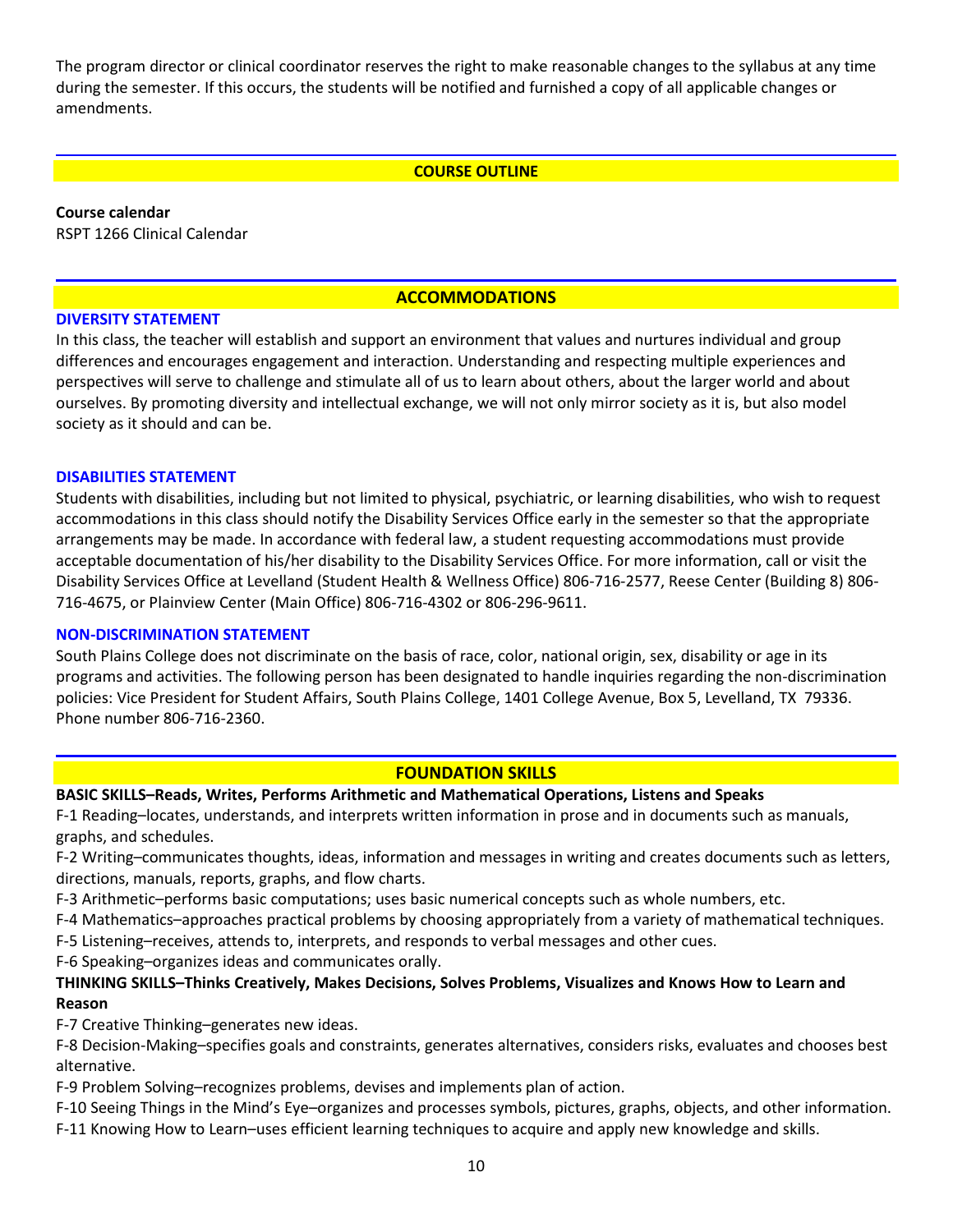F-12 Reasoning–discovers a rule or principle underlying the relationship between two or more objects and applies it when solving a problem.

## **PERSONAL QUALITIES–Displays Responsibility, Self-Esteem, Sociability, Self-Management, Integrity and Honesty**

F-13 Responsibility–exerts a high level of effort and perseveres towards goal attainment.

F-14 Self-Esteem–believes in own self-worth and maintains a positive view of self.

F-15 Sociability–demonstrates understanding, friendliness, adaptability, empathy and politeness in group settings.

F-16 Self-Management–assesses self accurately, sets personal goals, monitors progress and exhibits self-control.

F-17 Integrity/Honesty–chooses ethical courses of action.

## **SCANS COMPETENCIES**

C-1 **TIME** - Selects goal - relevant activities, ranks them, allocates time, prepares and follows schedules.

C-2 **MONEY** - Uses or prepares budgets, makes forecasts, keeps records and makes adjustments to meet objectives.

C-3 **MATERIALS AND FACILITIES** - Acquires, stores, allocates, and uses materials or space efficiently.

C-4 **HUMAN RESOURCES** - Assesses skills and distributes work accordingly, evaluates performances and provides feedback.

## **INFORMATION - Acquires and Uses Information**

C-5 Acquires and evaluates information.

- C-6 Organizes and maintains information.
- C-7 Interprets and communicates information.

C-8 Uses computers to process information.

## **INTERPERSONAL–Works With Others**

C-9 Participates as member of a team and contributes to group effort.

C-10 Teaches others new skills.

C-11 Serves Clients/Customers–works to satisfy customer's expectations.

C-12 Exercises Leadership–communicates ideas to justify position, persuades and convinces others, responsibly challenges existing procedures and policies.

C-13 Negotiates-works toward agreements involving exchanges of resources; resolves divergent interests.

C-14 Works With Diversity–works well with men and women from diverse backgrounds.

## **SYSTEMS–Understands Complex Interrelationships**

C-15 Understands Systems–knows how social, organizational, and technological systems work and operates effectively with them.

C-16 Monitors and Corrects Performance–distinguishes trends, predicts impacts on system operations, diagnoses systems performance and corrects malfunctions.

C-17 Improves or Designs Systems–suggests modifications to existing systems and develops new or alternative systems to improve performance.

## **TECHNOLOGY–Works with a Variety of Technologies**

C-18 Selects Technology–chooses procedures, tools, or equipment, including computers and related technologies. C-19 Applies Technology to Task–understands overall intent and proper procedures for setup and operation of

equipment.

C-20 Maintains and Troubleshoots Equipment–prevents, identifies, or solves problems with equipment, including computers and other technologies